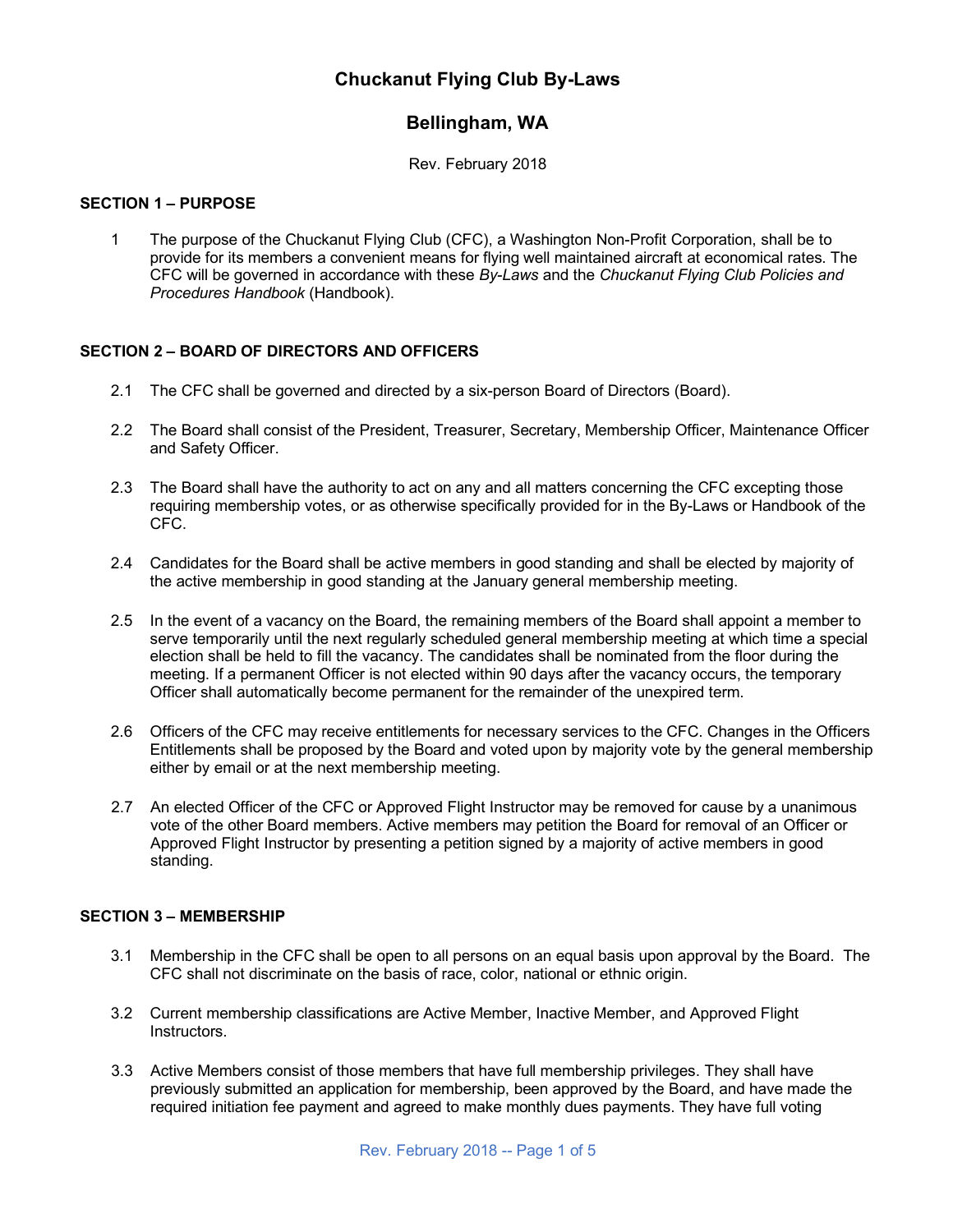privileges. The total number of active members will be limited to 40, unless otherwise approved by the Board.

- 3.4 Inactive Members consist of those members that for health, financial and availability reasons are social members only and do not have direct access to the Club's aircraft. Inactive members agree to make monthly inactive dues payments.
- 3.5 Approved Flight Instructors are those FAA certified flight instructors who have been approved by the Board to provide pilot checkout, currency requirements, and flight instruction for Active Members.

### **SECTION 4 – DUTIES OF OFFICERS AND MEMBERS**

- 4.1 The duties of the Board shall be to act on all matters of policy; to determine the initiation fees, monthly dues, and flying charges; to act in a judicial capacity on violations of the CFC rules; to determine the proper compensation for all employees and other work done by the general membership; to protect the CFC's interest and safeguard its welfare; to submit its finding and recommendations at the meetings for approval; and to audit the records and testify thereto. The Board members shall be required to attend all meetings except in the case of an emergency or an extended vacation with notification of the other Board members in advance. No Board member shall miss more than three meetings annually.
- 4.2 The President shall preside at the meetings of the CFC, develop a strategic plan for the CFC, coordinate the efforts of the Officers, act as chief social director; appoint all committees and act as an ex-officio member thereon, recruit new officers, and perform all other duties as properly pertaining to this office.
- 4.3 The Secretary shall conduct correspondence that is pertinent to the position as listed below or by vote of the CFC or its Officers, take the minutes of the meeting, make an accurate record of the proceedings, post messages and reports such as meeting minutes to the website, take responsibility for the management of the CFC's website, and perform all other duties that properly pertain to this office.
- 4.4 The Treasurer shall receive all CFC money and maintain a CFC account in a federally insured depository, make all authorized disbursements, assess account balances monthly and email to the membership, make an annual and monthly report of the official transactions, and perform all other duties as properly pertain to this office and as described in the CFC Treasurers Duties. The Treasurer shall also maintain and be the administrator of the Schedule Master system, except for Pilot Currency information.
- 4.5 The Safety Officer shall be responsible for the clearance of aircraft in conformity with FAA regulations and will have overall supervision of all cross-country flights in accordance with current CFC policy, maintain and update the CFC's operating policies including the CFC Handbook, act as liaison between the CFC and the FAA Accident Prevent Specialist, be responsible for an active flight and ground safety program, make monthly reports to the Board, and perform all other duties as properly pertain to this office. The Safety Officer shall organize and/or identify periodic continuing education opportunities and disseminating that information to CFC members, and also be responsible for updating the Pilot Currency section for each pilot in Schedule Master and for monitoring member's flying hours.
- 4.6 The Membership Officer shall serve as the chairperson of the New Member Recruitment Committee, conduct new member orientation, and maintain the CFC Roster.
- 4.7. The Maintenance Officer shall assure proper maintenance of all CFC equipment and report monthly on the status of such equipment, have the power to ground equipment at his/her discretion for the benefit of the CFC from a viewpoint of safe operation, and ensure that necessary maintenance records are kept in accordance with the FAR's and other pertinent directives. The Maintenance Officer shall also be responsible for managing the maintenance schedule in Schedule Master.
- 4.8 The duties of the members shall be to attend all general membership meetings, to elect a Board; to conduct themselves in a proper and fitting manner as members of the CFC; to be alert and mindful of the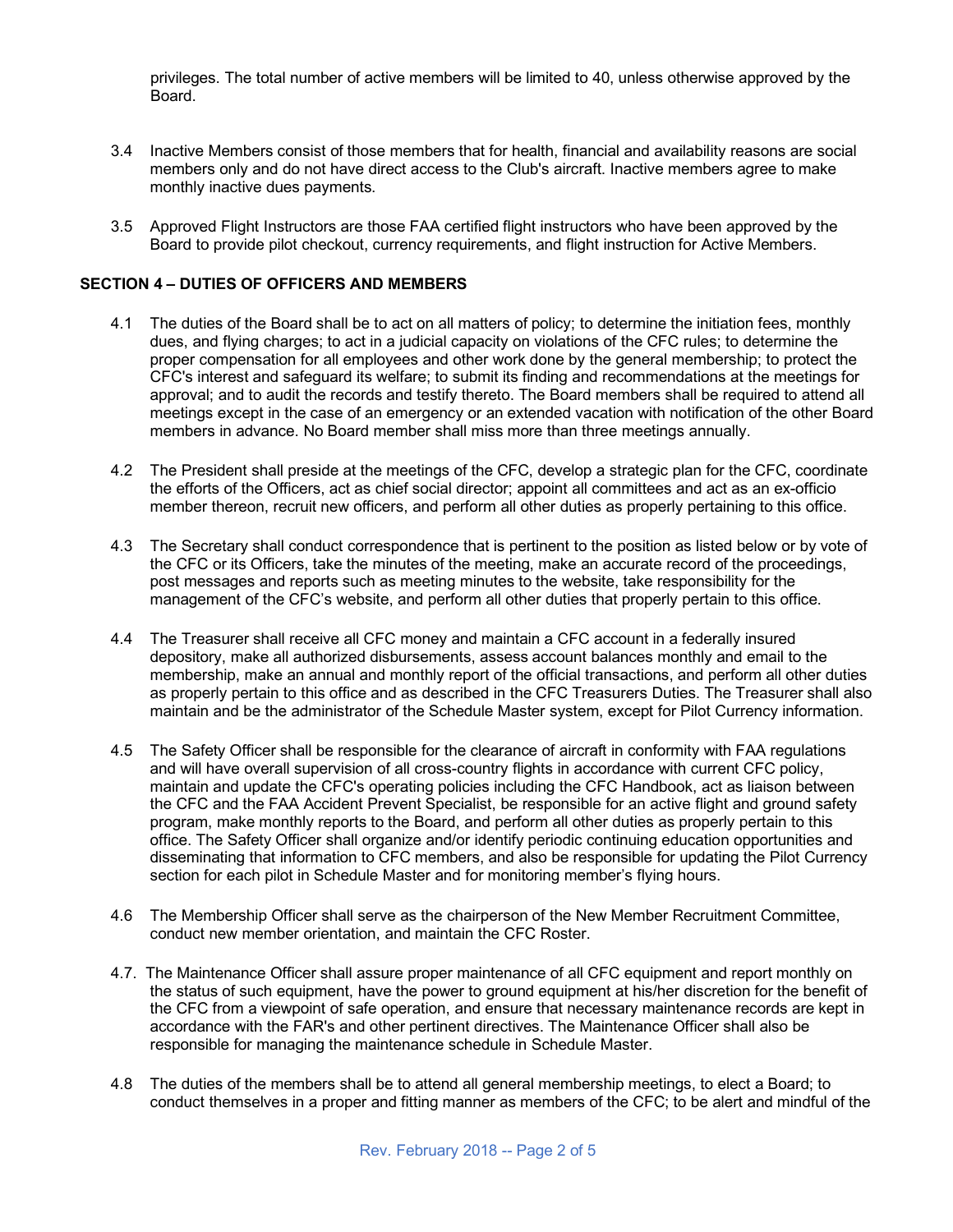CFC's interest; to exercise due caution and safety in flying; and to observe all state, local, CFC, and FAA flying rules and regulations.

4.9 Any CFC action, required or permitted to be taken at a general membership meeting, as required by the CFC By-Laws or by the laws of the State of Washington, may be taken without a meeting if a consent in writing, setting forth the action so taken, is signed by all the members or directors entitled to vote with respect to the subject matter thereof. Such consent shall have the same force and effect as a unanimous vote, and may be described as such. Correspondence by email is an acceptable form of consent in writing for a membership action.

#### **SECTION 5 – MEMBERSHIP RULES**

- 5.1 The number of Active Members shall be limited at the discretion of the Board based on the social, recreational, and financial goals of the CFC; insurance limitations; amount of equipment; and the average time the equipment is in use so as to allow reasonable use by each Active Member without undue restriction. Memberships are not transferable or refundable.
- 5.2 Each member is expected to abide by the rules and polices of the CFC as set forth in the By-Laws and in the Handbook, which covers flying procedures, proficiency requirements, etc.
- 5.3 Upon approval of the Board, resignation shall become effective not less than five days from the date formal request is received by the CFC President or the Membership Officer. The Board may recommend immediate effectiveness but, in no event, before all money due to the CFC has been collected.
- 5.4 For cause, an individual Board member may suspend a member's flying privilege. Within 14 days following such action, the Board shall hold a hearing to determine whether disciplinary action is appropriate.
- 5.5 Each member of the CFC shall agree in writing to read, observe, and abide by all rules and regulations of the CFC; and to acquaint himself/herself thoroughly with the local field rules of any and all airports or any field where the CFC equipment is based and with the FAA regulations; and to observe them before being finally accepted to active membership in the CFC.
- 5.6 Membership in the CFC may be terminated for cause, or for any action which is detrimental to the best interests of the CFC, including failure to actively participate in CFC activities. Termination of membership shall require a majority of the Board Officers. In the event that any such termination is contemplated, the Board shall notify the member, by email, of the reasons for the proposed action, and of the time and place of the meeting of the Board at which termination is to be considered, not later than ten (10) days prior thereto. At the meeting, the member shall be entitled to respond to the stated reasons for termination and be heard in his/her own defense.

## **SECTION 6 – MEETINGS AND QUORUMS**

- 6.1 The rules of procedure at meetings of the membership and of the Board of the CFC shall be the rules contained in Roberts' Rules of Order on Parliamentary Procedure, newly revised, so far as applicable and when not inconsistent with these Bylaws, the Articles of Incorporation or with any resolution of the Board.
- 6.2 The January and July general membership meetings to elect officers and conduct other official CFC business shall be at a time and place designated by the Board.
- 6.3 The quorum for general membership meetings shall be 20% of the active CFC membership in good standing. The quorum for Board meetings shall be four members of the six-person Board.
- 6.4 Other membership meetings may be scheduled at the discretion of the Board.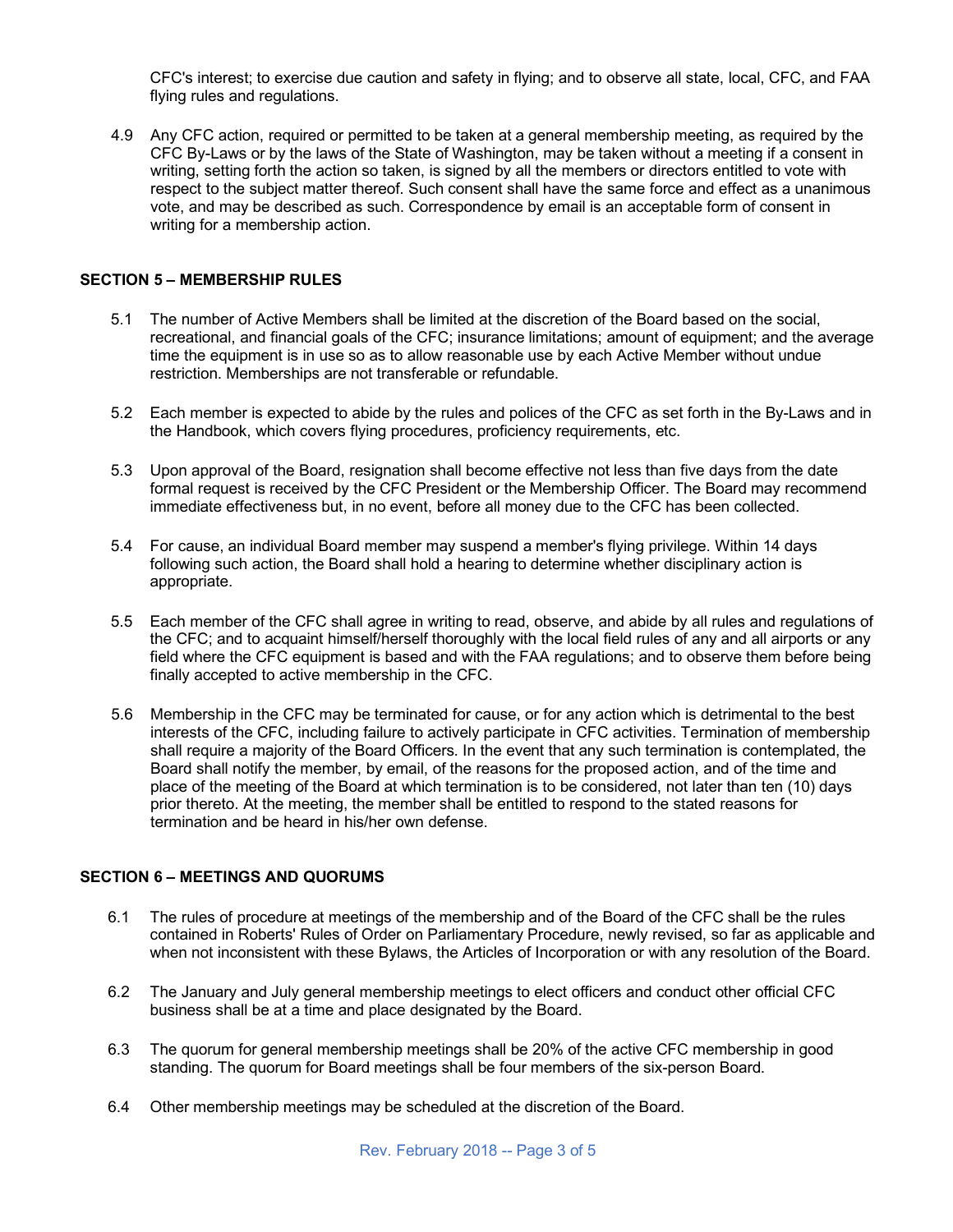- 6.5 Upon written request by email of at least one-third of the active members in good standing, the President shall be required to call a meeting at his/her discretion.
- 6.6 All members shall be notified, if possible, of the time, place, and subject of the special membership meeting, and only that business for which the meeting is called shall be transacted.
- 6.7 Board meetings shall be held once a month to conduct essential business at a time and place so designated by the Board at the call of the President, or the discretion of the Board.

#### **SECTION 7 – VOTING**

- 7.1 Only Active Members in good standing shall be allowed to vote on any matter requiring a vote and they shall be entitled to only one such vote.
- 7.2 There shall be no proxy voting; however, written absentee ballots may be submitted by email on specific issues during membership meetings.
- 7.3 It shall require a majority vote of those voting members present (or by email) to affect passage of any resolution except when otherwise provided for by the By-Laws.

#### **SECTION 8 – FINANCE**

- 8.1 Any CFC expenditure or work authorization in excess of \$2,500.00 must have prior Board approval. Any action of the Board relating to leases of property or of purchases with a value of \$7,500 or more shall be subject to approval by a majority vote of Active Members in good standing by e-mail, or by special vote during a membership meeting.
- 8.2 Each member shall share monthly fees in the form of dues. The Board shall set rates to be charged for flying time and the monthly dues. The Board will periodically assess these rates and determine future rates based on unanimous vote of the Board.
- 8.3 All property including aircraft and accessories, etc., procured for the CFC, shall be for the joint use of all Active Members.
- 8.4 In the event of any damage to any equipment belonging to the CFC, the following specific rules shall apply: (a) the members involved shall be responsible and liable for all costs/expenses associated with the damage, up to the current insurance deductible amount, (b) each member is solely responsible for all decisions made as Pilot In Command of CFC aircraft, and (c) the Board shall retain the power to investigate any accident and penalize by any appropriate means, including suspension, any member of the CFC for violations of safe flying practices. However, this retention of authority shall in no way impose any liability upon the Board or any CFC members for any action taken or failure to take any action.
- 8.5 No member of the CFC shall make purchases in the name of the CFC except as authorized by the Board.
- 8.6 Any member who is in arrears of any money due the CFC may be subject to suspension by a majority vote of the Board. Arrears are considered to be non-receipt of full payment by the CFC within 30 days of the due date. If any member's account is more than 60 days in arrears, he/she will be notified by the Board and if payment is not made within 10 days will automatically have their membership canceled.
- 8.7 The fiscal year of the corporation shall be January through December.
- 8.8 No loans shall be made by the CFC to any officer or member.